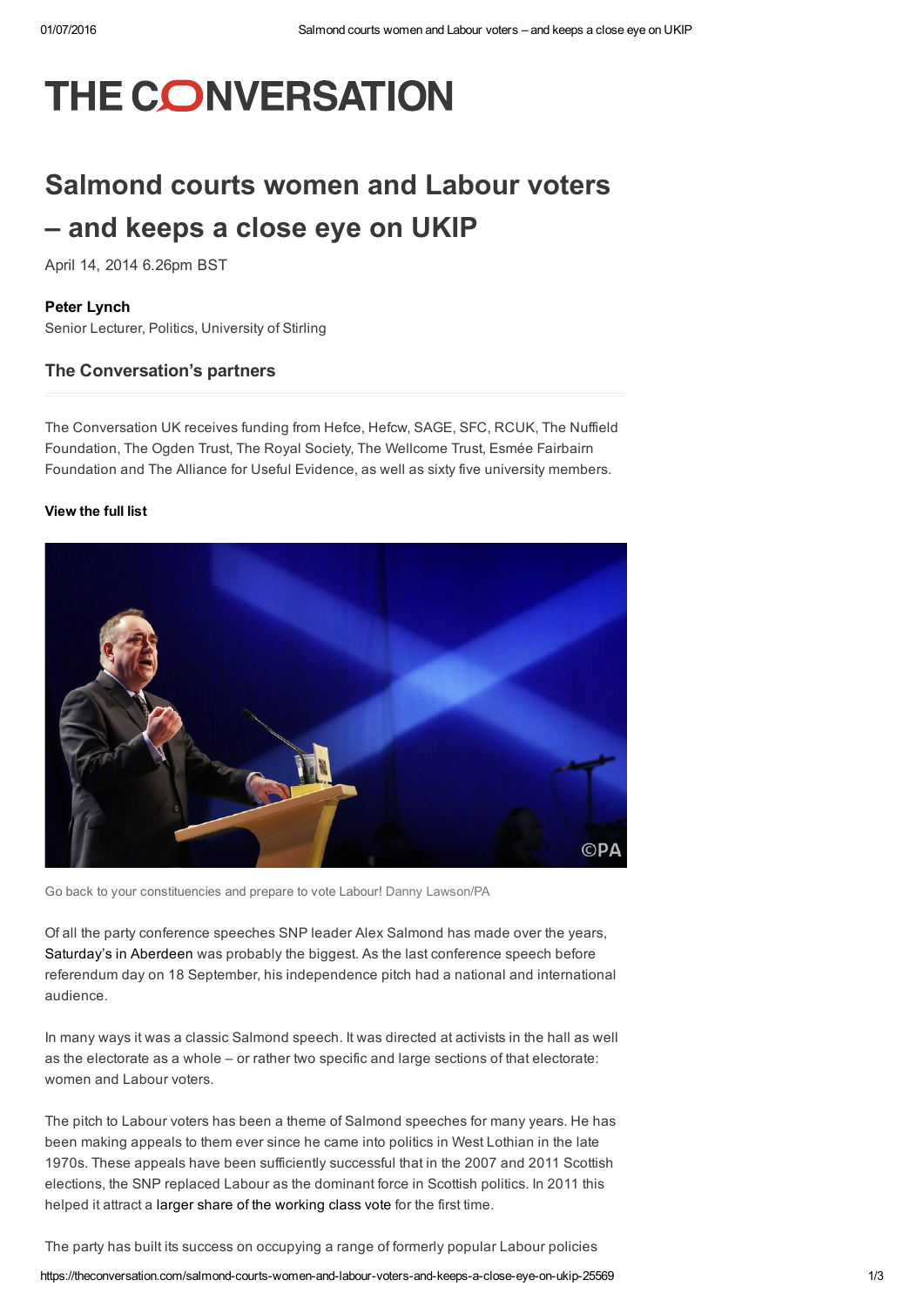such as free university tuition, free NHS prescription charges and maintaining a public sector health service.

## Vote yes, choose Labour!

This time Salmond wasn't asking Labour voters to switch to the SNP, but to vote yes in September in the knowledge that they can return safely to voting Labour afterwards – and a more popular non-Westminster version of Labour at that.

He referred to a "Labour Party leadership that has totally lost its way, that has lost touch with the values of Labour voters".

"Independence will be good for Scottish Labour," he said. "The Labour Party, freed from Westminster control, will have the chance to return to its core values: many of which we in this party agree with and share."

Just like in 1979 and 1997, an alliance of Labour and SNP voters will be sufficient to see the yes campaigners over the line to victory. The thing to understand about the current referendum is that it's actually quite ideological. The debate reflects centre-left politics, policies and values, which tells you quite a lot about Scottish politics.

The yes camp's ideological approach dates back to the [campaign](http://www.bbc.co.uk/news/uk-scotland-scotland-politics-18162832) launch in May 2012, when it featured a range of Labour supporters explaining why they would vote for independence. It has continued this type of approach ever since, with Salmond emphasising in his speech on Saturday everything from Scottish Water remaining in public ownership to a pledge to rid Scotland of nuclear weapons postindependence to the NHS being "softened up" by UK government for privatisation.

## Divide and rule

Contrast this with the ideological incoherence of the no campaign – Better Together – which has Labour sitting next to the pro-austerity Conservatives. This is sufficiently uncomfortable that Labour set up its own campaign group in a bid to keep its large pool of voters in the no camp.

Trying to exploit that divide, Salmond told the party faithful, "The era of Tory governments unelected by the people of Scotland, handing out punishment to the poor and the disabled will be gone and gone for good."

Regarding Salmond's appeal to women in Saturday's speech, another common strand in recent years, the polls have [shown](http://blog.whatscotlandthinks.org/2013/06/salmond-the-economy-and-an-uncertain-future-womens-attitudes-to-independence/) men are much more likely to support yes in the referendum. This gender gap used to exist in SNP voting intentions but was closed at the 2011 Scottish election in spectacular fashion. Alongside the SNP's triumph with working class voters, the party also took the biggest share of women.

Salmond's appeal to women in his conference speech involved both policy and personnel. He elevated two female ministers, Angela [Constance](http://www.angelaconstancemsp.org/) (youth [employment\)](http://www.scottish.parliament.uk/msps/currentmsps/Shona-Robison-MSP.aspx) and Shona Robison (equality) to the Scottish cabinet in a move to ensure that at least 40% of the posts are held by women - reflecting the Scottish government's intention to achieve the same sort of balance in boardrooms.

"The cabinet is our board as a country, and women will make up 40% if the members of the Scottish cabinet," he said.

# Up with the kids

There have also been several policy initiatives on childcare from the Scottish government during the SNP administration and in plans postindependence that were announced back